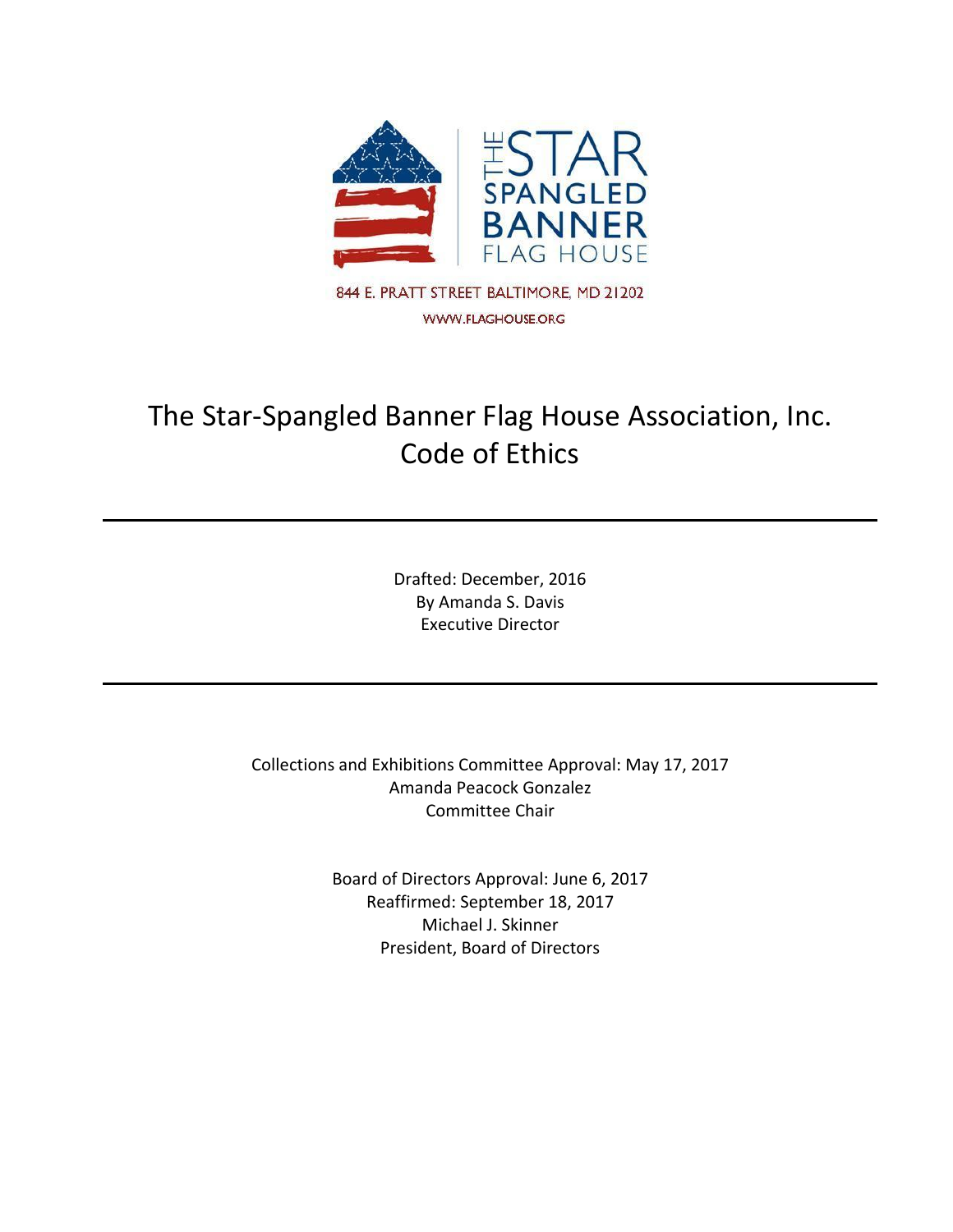#### **I. Preface**

*"There may have been a time when preservation was about saving an old building here or there, but those days are gone. Preservation is in the business of saving communities and the values they embody."* – Richard Moe, Former President National Trust for Historic Preservation

Built in 1793, and incorporated as a historic site in 1927 by the city of Baltimore, the Star-Spangled Banner Flag House Association, Inc.'s mission is grounded in its tradition of public service and education. The museum is organized as a private 501(c)(3) non-profit, holding collections and programs that benefit the public at large. Administration, staff, and board of directors are committed to upholding the core values of the Flag House Association and adherence to local, state, and federal laws that provide a framework for the governance and operations of a non-profit organization. The Code of Ethics is more than a step to avoid liability; it is at the heart of our values as a long standing cultural institution that provides outreach and educational resources to the public**.** The Star-Spangled Banner Flag House Code of Ethics applies to all members of the governing authority, staff, and volunteers. The Flag House assumes responsibility for the actions of its employees, volunteers, and governing authority to successfully execute the Flag House's mission within the Code of Ethics and best standards and practices for museums set forth by the American Alliance of Museums.

#### **II. Mission Statement**

The Star-Spangled Banner Flag House is dedicated to our mission of inspiring personal connections to American history through the multi-faceted story of the Star-Spangled Banner. Since the Museum of the Flag House in 1927, the Flag House has provided essential educational experiences through collections, exhibits, and events that stimulate creative and critical thinking that give a sense of time and place to visitors and the extraordinary achievements of Mary Young Pickersgill as a female business owner and the importance of the historic Flag House as a cornerstone of the diverse Baltimore communities of Jonestown and Little Italy. It is the policy of the Star-Spangled Banner Flag House to collect those artifacts, archival materials, publications and other materials that date to the period in which Mary Pickersgill resided in the historic Flag House (1807-1857), the Young-Pickersgill family, and other representative materials that enrich the experience of museum visitors with the history of the flag and events surrounding the War of 1812. Collecting shall further be limited by the Flag House's ability to provide proper care and maintenance for its collections and shall focus on the needs of the Flag House's interpretive programs. The Flag House has in its collection an estimated 1,100 objects that range from decorative arts, fine art, domestic houseware, memorabilia and ephemera relating to anniversaries of the Star-Spangled Banner and War of 1812, photographs, works on paper, rare books, archaeological materials, and institutional archives. These objects and educational collection of informational materials are available upon request for study and research. The Flag House's permanent exhibit employs our most prized museum pieces to tell the story of Mary Pickersgill's life and the creation of the Star-Spangled Banner Flag. Decorative arts and other furnishings rotate through the historic house for conservation purposes and to ensure that the Flag House is interpreting the appropriate material culture of an urban nineteenth century household and of Mary Pickersgill's socio-economic status. The Flag House is open to the public five days a week and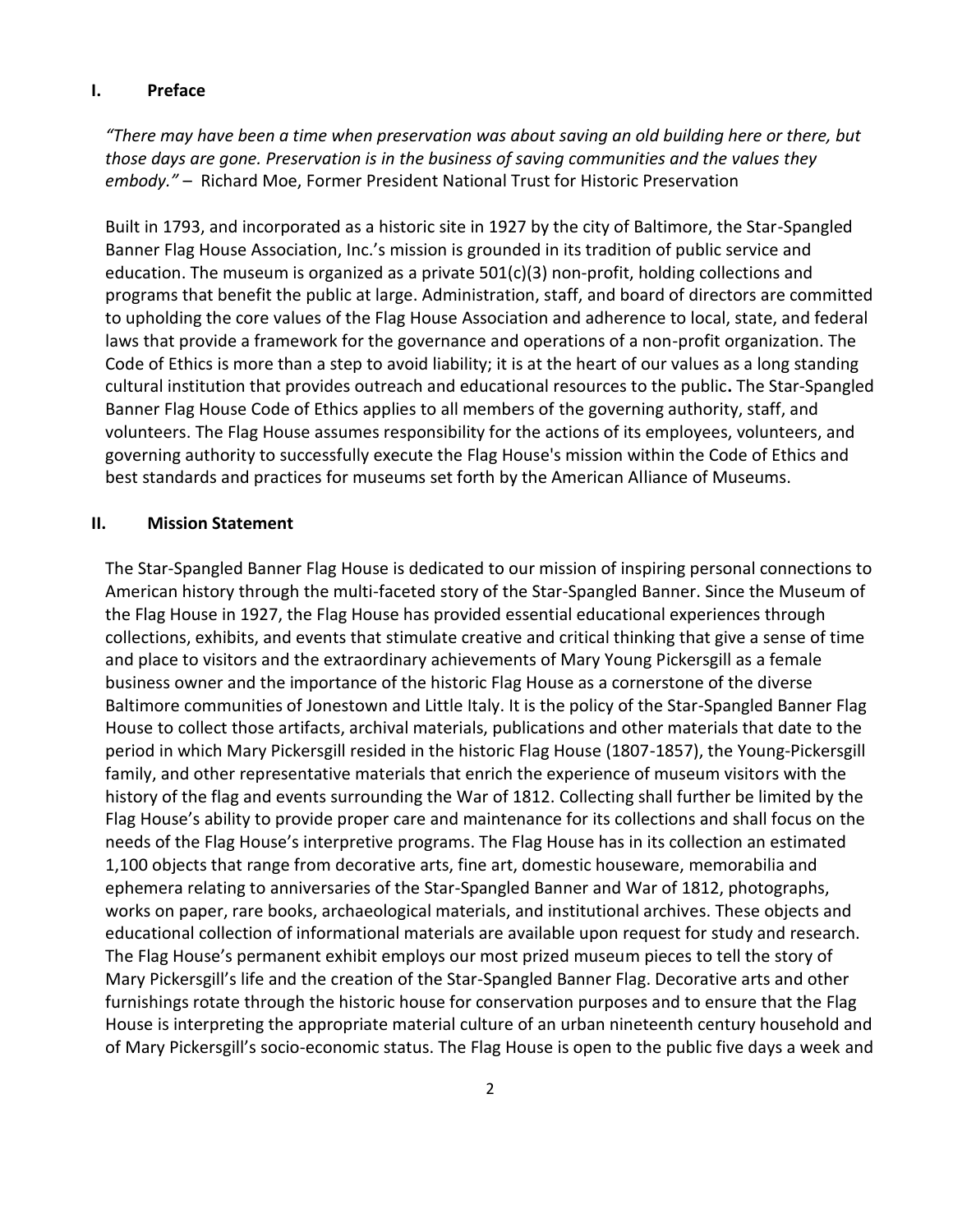for occasional special events outside of normal business hours for guided and self-guided tours of the exhibits and historic property. The Flag House regularly provides public events, living history demonstrations, lectures, and other events that support our mission.

### **III. Museum Governance**

#### **General**

The business affairs of the Museum shall be managed under the direction of its board of directors. The executive director shall be the chief executive officer of the Museum and shall in general supervise and control all of the business and affairs of the Museum. The board of directors serve the interest of the public as it relates to the operations of the Museum and are accountable for approving general standards, policy, and determining how the Museum carries out its mission through long-range and short-range planning. The Museum and board of directors prohibit discrimination on the basis of (a) political or religious opinion or affiliation, marital status, race, color, creed, or national origin, or (b) gender or age, or (c) physical or mental handicaps. The board of directors provides financial protection for all staff to prevent financial sacrifice or legal liabilities when executing duties for the Museum.

The board of directors is expected to devote attention to the business and other aspects of operations to ensure that the Museum acts in accordance with best standards and practices set forth by federal and state law and that no business jeopardizes the Museum's status as a nonprofit entity. The board of directors should maintain information about the Museum in confidence when it is not available to the public, not including information that is considered within the public domain, or information that should be made readily available and aligns with fulfilling the Museum's accountability to the public.

The board of directors hold full fiduciary responsibility for the Star-Spangled Banner Flag House Association, its financial assets, staff, collections and related documents, and the historic 1793 property. The board of directors are accountable for developing the related policies and ensuring that the Museum's assets are used in a manner to the benefit of the public. The board of directors oversees the management of the Museum and are responsible for maintaining an environment that promotes the continued preservation and security of the historic property and direct care of collections. The board of directors will not jeopardize the Museum's collection holdings by using it as collateral for a loan or by otherwise selling the collection in order to secure funds for operations, buildings, or expansion of the facility. Funds from the sale of collection items will only be allocated to the purchase of objects that fall within the collecting policy of the institution. A Collections Management Policy adopted in February 2015, governs the use of the collection, including loans, disposal, and acquisition of objects.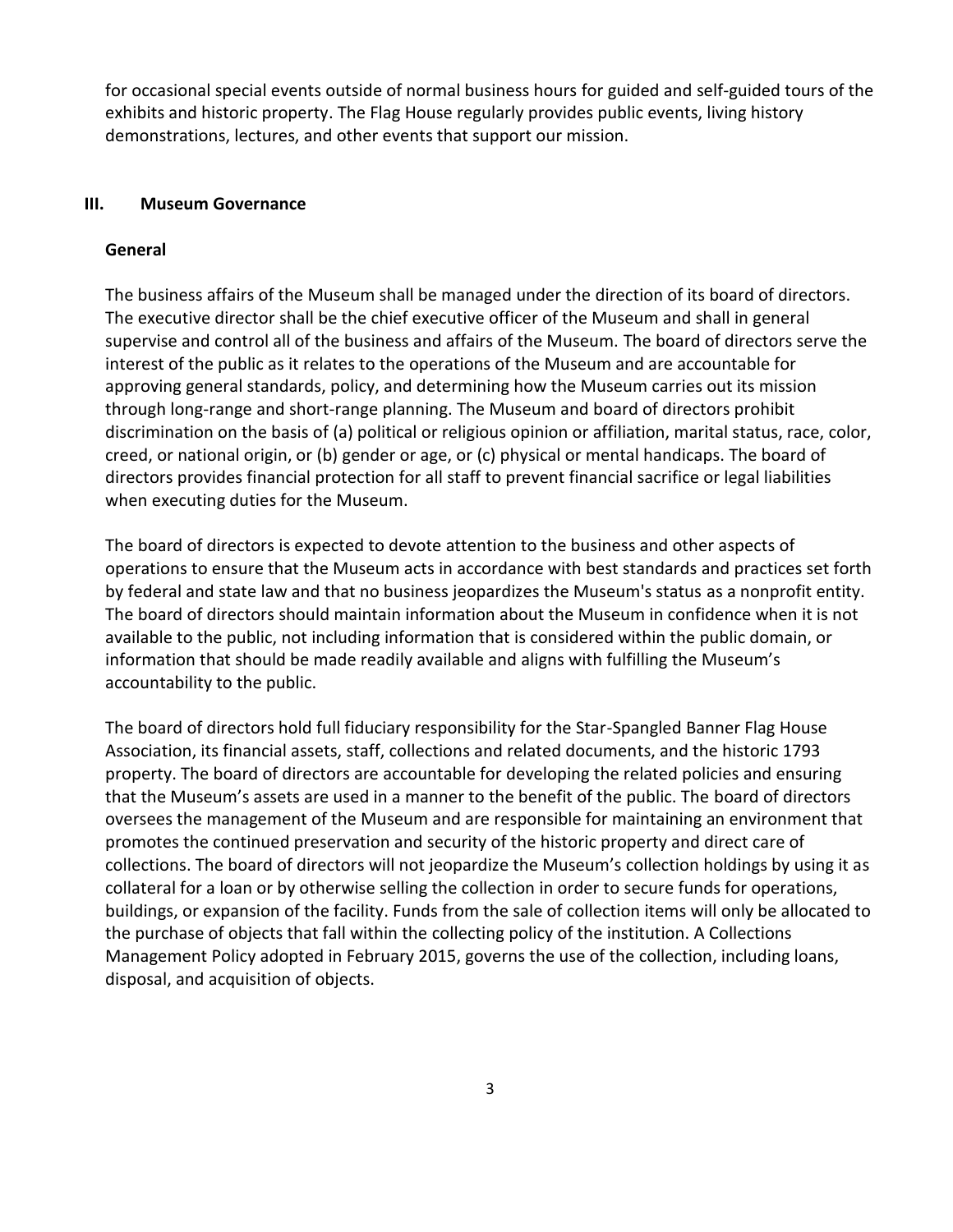#### **Director and Officer Responsibilities**

All directors of the Museum have the obligation to define the duties, rights, and powers of the Executive Director. The board of directors and Executive Director work together to promote and uphold the policies and standards of the Flag House in all administrative matters. The Executive Director is obligated to bring any matters involving policy that are not already determined by the board of directors' approval and common practice to the full board of directors, and will maintain transparent and timely communication to the board of directors of any significant actions or matters that may affect the Museum.

The president shall preside at all meetings of the board of directors and shall be ex officio a member of all committees that may, from time to time, be constituted by the board of directors. The president may execute and deed, mortgage, bond, contract, or other instrument which the board of directors has authorized to be executed, except in cases where execution is expressly in conflict with the bylaws.

In the absence of the president, or in the event of a vacancy in that office, the vice president (or if there is more than one vice president, the vice presidents in the order designated at the time of their election or, in the absence of any designation, then in the order of their election) shall perform the duties of the president and when so acting shall have all the powers of and be subject to all the restrictions upon the president; and shall perform all other duties assigned from time to time by the president or by the board of directors. The board of directors may designate one or more vice presidents as executive vice president or as vice president for particular areas of responsibility.

The secretary shall (a) keep the minutes of the proceedings of the members, the board of directors and committees of the board of directors in one or more books provided for that purpose; (b) see that all notices are duly given in accordance with the provisions of these bylaws or as required by law; (c) be custodian of the corporate records and of the seal of the Museum; (d) keep a register of the post office addresses, telephone numbers and facsimile numbers furnished to the secretary by the members; and (e) in general perform all other duties assigned from time to time by the president or by the board of directors.

The treasurer shall have the custody of the corporate funds and securities and shall keep full and accurate accounts of receipts and disbursements in books belonging to the Museum and shall deposit all moneys and other valuable effects in the name and to the credit of the Museum in those depositories designated by the board of directors. The treasurer shall disburse the funds of the Museum as ordered by the board of directors, taking proper vouchers for the disbursements, and shall render to the president and board of directors, at the regular meetings of the board of directors or whenever they may require it, an account of all transactions as treasurer and of the financial condition of the Museum.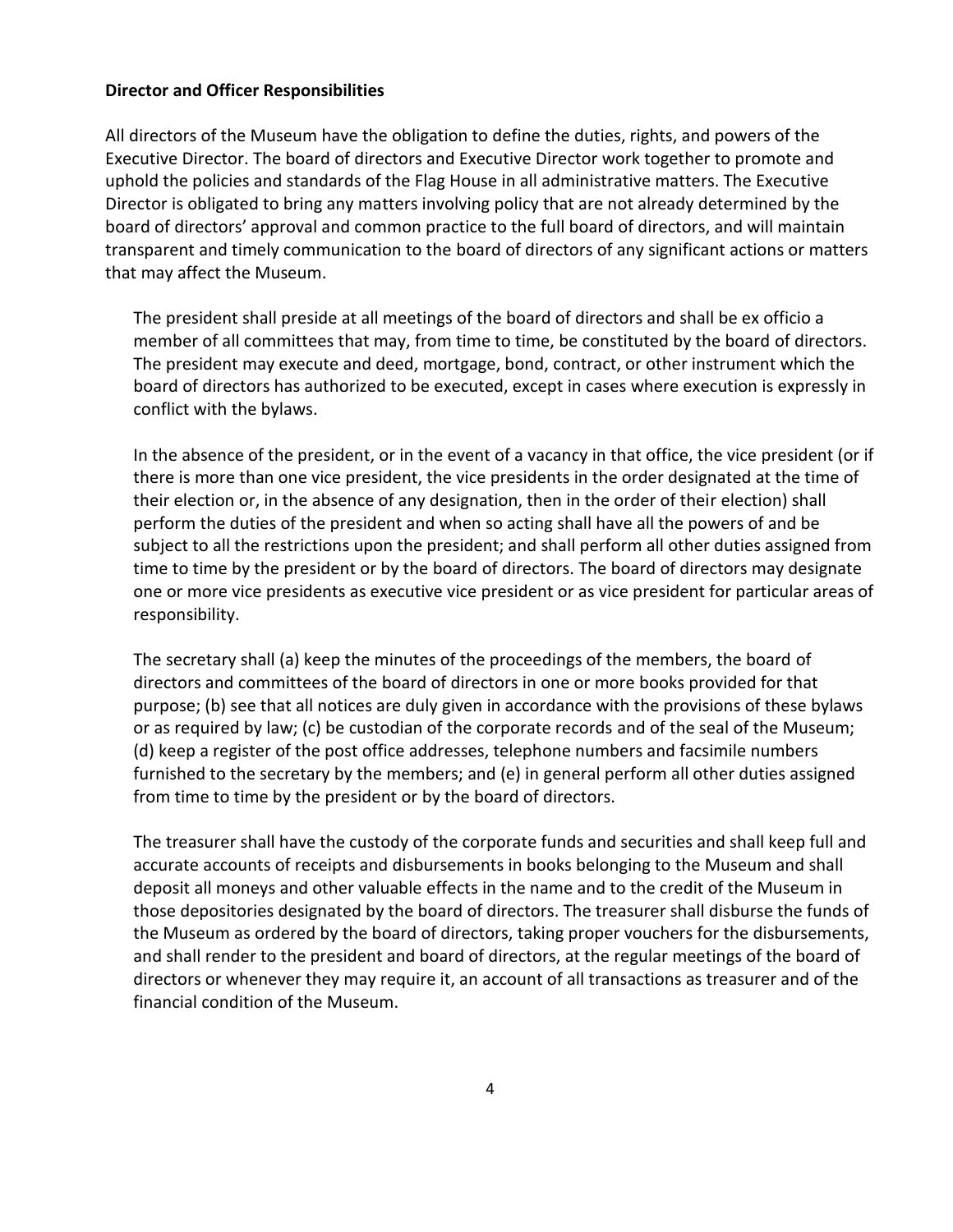## **Conflict of Interest**

The Museum's Conflict of Interest policy applies to board members, staff and volunteers of the Star-Spangled Banner Flag House Association, Inc. (Flag House). A volunteer is covered under this policy if that person has been granted significant independent decision-making authority with respect to financial or other resources of the organization. All members and officers of the board of directors are required to sign an annual affirmation of compliance and disclosure statement.

Whenever there is reason to believe that an actual or potential conflict of interest exists between the Star-Spangled Banner Flag House Association, Inc. and an interested party, the board of directors shall determine the appropriate organizational response. This shall include, but not necessarily be limited to, refraining from the proposed action or transaction until such time as the proposed action or transaction has been approved by the disinterested members of the board of directors of the organization. In order to protect the collections holdings of the Flag House, members of the Flag House staff and board of directors cannot acquire previously accessioned objects from the collections owned by or on loan to the museum that are being removed from the collection.

Where the actual or potential conflict involves an employee of the organization other than the executive director, the executive director shall, in the first instance, be responsible for reviewing the matter and may take appropriate action as necessary to protect the interests of the organization. The executive director shall report to the Executive Committee the results and review of the action taken. The president, in consultation with the Executive Committee, shall determine if any further board review or action is required. For board members, the disclosure statements shall be provided to the president of the board, or in the case of the president's disclosure statement shall be provided to the secretary of the board. Copies shall be provided to the executive director of the organization.

In the case of staff or volunteers with significant decision-making authority the disclosure statements shall be provided to the chief executive officer of the organization, or in the case of the chief executive officer's disclosure statement shall be provided to the president of the Board. The Secretary of the board of directors shall file copies of all disclosure statements with the official corporate records of the organization.

#### **IV. MUSEUM MANAGEMENT POLICY**

#### **Professionalism, Personnel Practices, and Equal Opportunity**

Staff of the Flag House have been engaged because of their ability or specific knowledge in some aspect of museum activity. The resolution of issues involving professional matters incorporates the opinions and professional judgments of relevant members of the staff. Responsibility for the final decisions rests with the board of directors and all staff members should support these decisions.

The Flag House promotes inclusiveness and diversity among its staff and board. In all matters related to staffing practices, the standard should be ability in the relevant profession. In these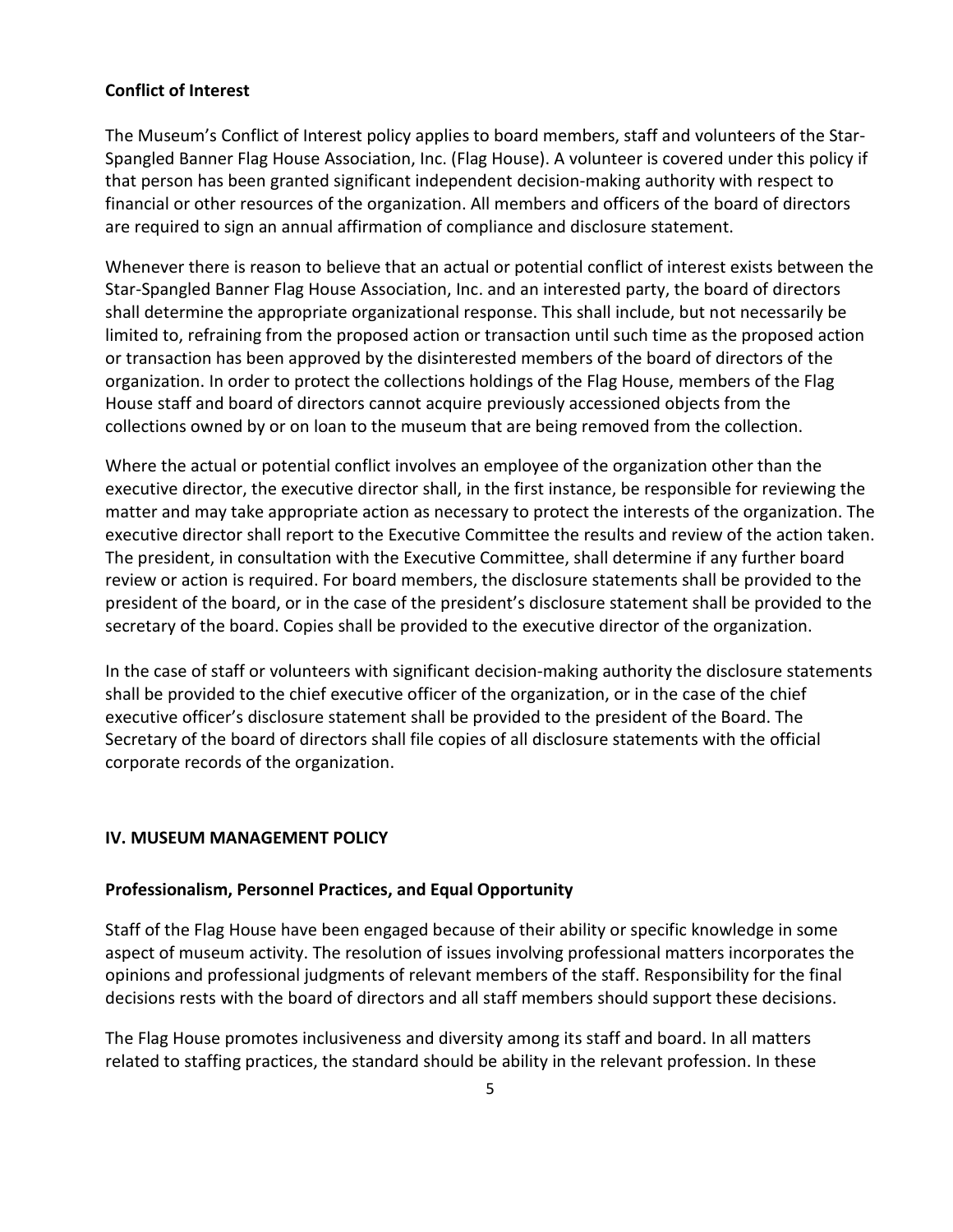matters, as well as board of directors' selection, management practices, volunteer opportunity, collection usage, and relationship with the public at large, decisions cannot be made on the basis of (a) political or religious opinion or affiliation, marital status, race, color, creed, or national origin, or (b) gender or age, or (c) physical or mental handicaps. The board of directors provides financial protection for all staff to prevent financial sacrifice or legal liabilities when executing duties for the Museum.

The Museum recognizes that diversity is a significant force within its own social fabric and in the community and encourages employment opportunities and accessibility at the Flag House for all people.

## **Fundraising Practices**

Fundraising is vital to the financial health of the Flag House. Staff and members of the board of directors involved in soliciting funding, other contributions, or gifts-in-kind on behalf of the Flag House, must do so with honesty as to the need for such contributions and must use donations only for the intended purposes. Gifts should be solicited without the promise of advantages not offered to all donors. All records and documents acquired during fundraising efforts should remain confidential and intact.

### **Inter-institutional Cooperation**

The Flag House welcomes cooperative partnerships with organizations for programming services, advocacy, and community outreach in order to adhere to organizational mission.

## **V. STAFF**

## **Staff Responsibilities, General**

The Flag House Association's board of directors promotes a working environment that values integrity, respect, inclusiveness, and diversity. All staff work to advance the Flag House's mission. Staff members include those who are employed by the Museum on a full-time, part-time, and seasonal basis. All staff members are responsible for understanding the duties of their positions and executing those duties to the best of their abilities. Open communication among staff is welcomed and highly valued.

#### **Conflict of Interest**

Staff should never abuse their official positions or their contacts within the museum community, compete with the Flag House, or bring discredit or embarrassment to the Flag House or to their profession in any activity, museum-related or not. They should be prepared to accept the restrictions that are necessary to maintain public confidence in museums and in the museum profession. The terms and restrictions listed here, the terms and restrictions listed here will be accepted by all staff, interns and volunteers working with the Flag House.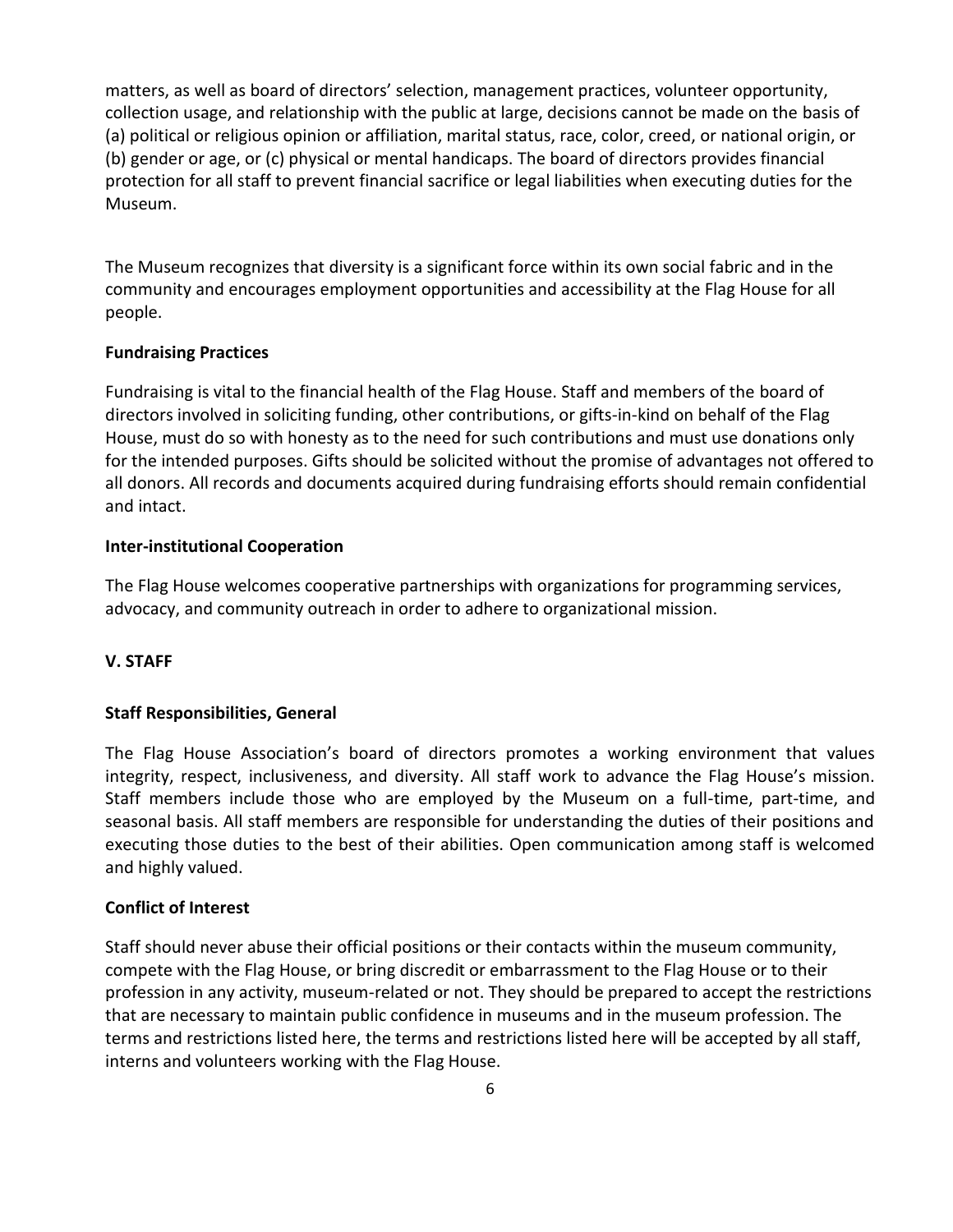#### **Gifts, Favors, Discounts, Dispensations**

The Star-Spangled Banner Flag House is committed to the highest ethical principles in all relationships with business suppliers. Any Museum staff member who is authorized to spend Museum funds should do so with impartiality, honesty, and with regard only to the best interests of the Flag House.

Staff and others in a close relationship to them must not accept gifts, favors, loans, or other dispensations or things of more than minimal value that are available to them in connection with their duties for the Museum. Gifts of minimal value are deemed to be those novelty items with advertising identification affixed to them and a value of less than \$50. Gifts include discounts on personal purchases from suppliers who sell items or furnish services to the Flag House, except where such discounts are regularly offered to the general public.

Gifts can also include offers of outside employment or other advantageous arrangements.

Flag House staff should not accept meals, accommodations and travel services while on official business, except when it is clear that acceptance of such services will not compromise the professional judgment of the staff member or the reputation of the Museum.

### **Responsibility to Museum Property, Real and Intangible**

No staff member should use, outside museum premises or, for personal gain, any object or item that is a part of the Flag House's collection or under the guardianship of the museum, or use any other property, supplies or resources of the museum, except for the official business of the Flag House. The name and reputation of the Flag House are valuable assets and should not be exploited either for personal advantage or the advantage of any other person or entity. Staff members are responsible for maintaining the security of confidential records and information, and the privacy of individuals or groups who support the Flag House.

#### **Responsibility to the Collection**

Members of the Flag House staff cannot acquire deaccessioned objects from the collections that are owned by or on loan to the museum.

#### **Programming and Interpretation**

Interpretation and publications reflect thorough research and scholarship. Programs support the mission of the Flag House and reflect the cultural and historical context of the subject matter and recognize the potential for multiple interpretations. Discussion and debate of historical interpretation is encouraged and supported. The Flag House and its educational staff will demonstrate consistent and high-quality work in its programmatic activities and will actively include appropriate scholarship in programs, exhibits, and interpretive planning. Educational staff will, from time to time, assess the effectiveness of its interpretive activities through evaluations and use the results to plan and improve future programs. Potentially destructive use of collections as part of programs, and/or interpretation is prohibited and will involve only collections designated as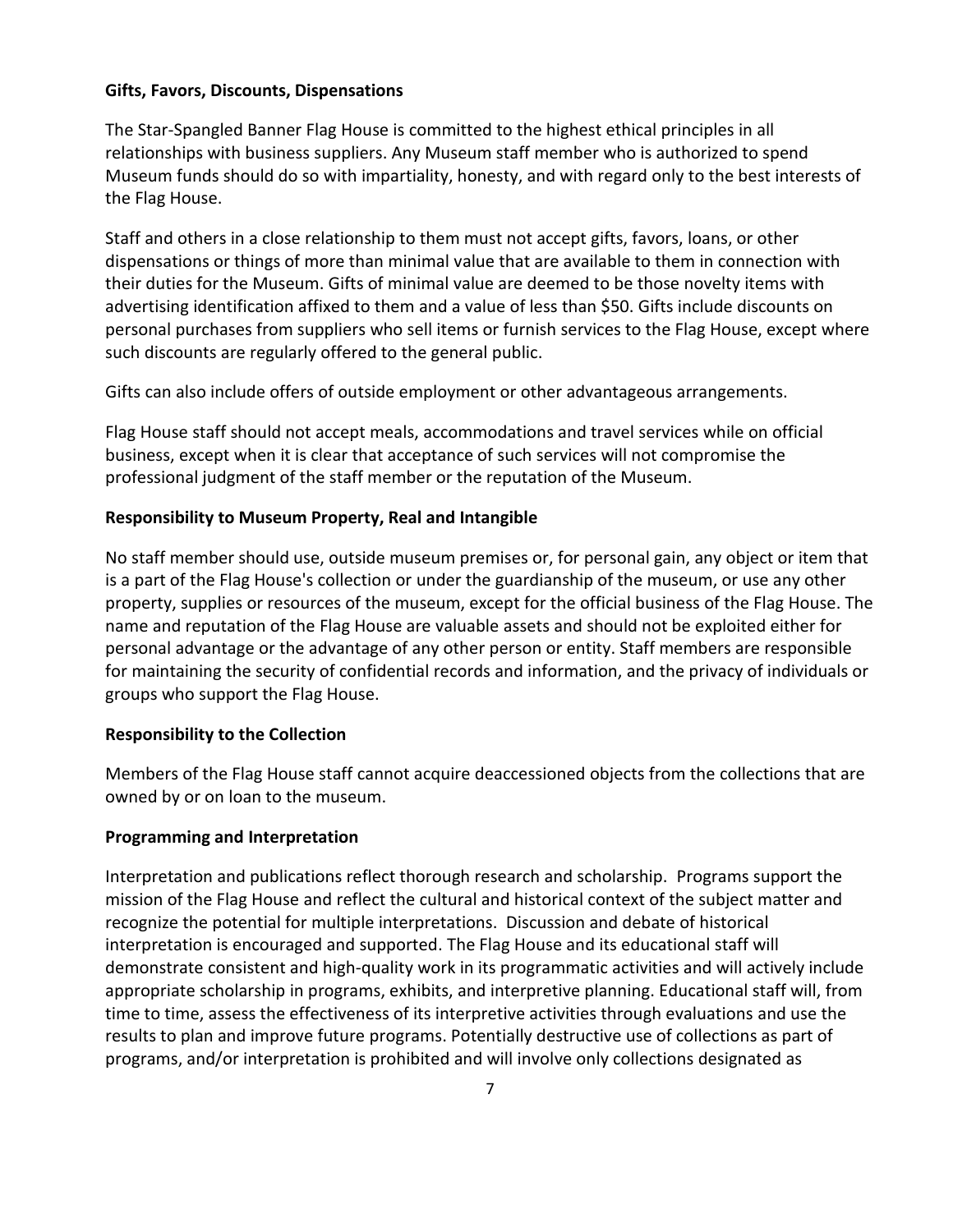"Educational for-use" in accordance with the Flag House's established collections management policy.

## **VI. The Collections**

#### **Collections Mission Statement**

It is the policy of the Star-Spangled Banner Flag House to collect those artifacts, archival materials, publications and other materials that date to the period in which Mary Pickersgill resided in the historic Flag House (1807-1857), the Young-Pickersgill family, and other representative materials that enrich the experience of museum visitors with the history of the flag and events surrounding the War of 1812. Collecting shall further be limited by the Museum's ability to provide proper care and maintenance for its collections and shall focus on the needs of the Museum's interpretive programs.

### **Acquisitions**

The Star-Spangled Banner Flag House shall acquire object(s) through gifts, bequests, exchange, purchase, field collecting, excavations and abandonment. No materials shall be acquired knowingly or willingly which have been collected illegally in or imported into the United States contrary to state or federal law, regulation, treaty or convention.

### **Title/Rights**

The Museum shall obtain legal title to all gifts, purchases or trades free and clear, without restrictions as to the use or further disposition of the object(s). Upon acceptance of the gift, bequest or transfer of ownership of an object to the Museum, full property rights, literary rights, copyright, trademark and any other related interest become the property of the Museum for its use, duplication or publication. Records created to document these transactions shall be maintained in perpetuity by the Museum. No restrictions shall be allowed on gifts, purchases or trades unless very exceptional circumstances dictate otherwise. Any acquisitions with restrictions must be approved in advance by the Collections Committee. If objects are accepted with any restrictions or limitations, the terms shall be clearly stated in the deed of gift, made part of the accession record for the object(s) and be strictly observed.

## **Appraisals**

Because the Museum is considered an interested party by the Internal Revenue Service, no staff member shall give appraisals or authentications to donors or prospective donors. Donors desiring to take an income tax deduction must obtain an appraisal from a disinterested independent appraiser at their own expense. Staff members may assist a donor in locating a qualified appraiser and shall encourage donors to arrange for an appraisal before the transfer of ownership takes place. Staff shall make artifacts available on an appointment basis for appraisers if a donor cannot have an appraisal completed before the transfer takes place. Museum staff shall only give opinions or suggestions in regard to objects brought to the Museum. They shall not authenticate, appraise or otherwise place a monetary value on any objects.